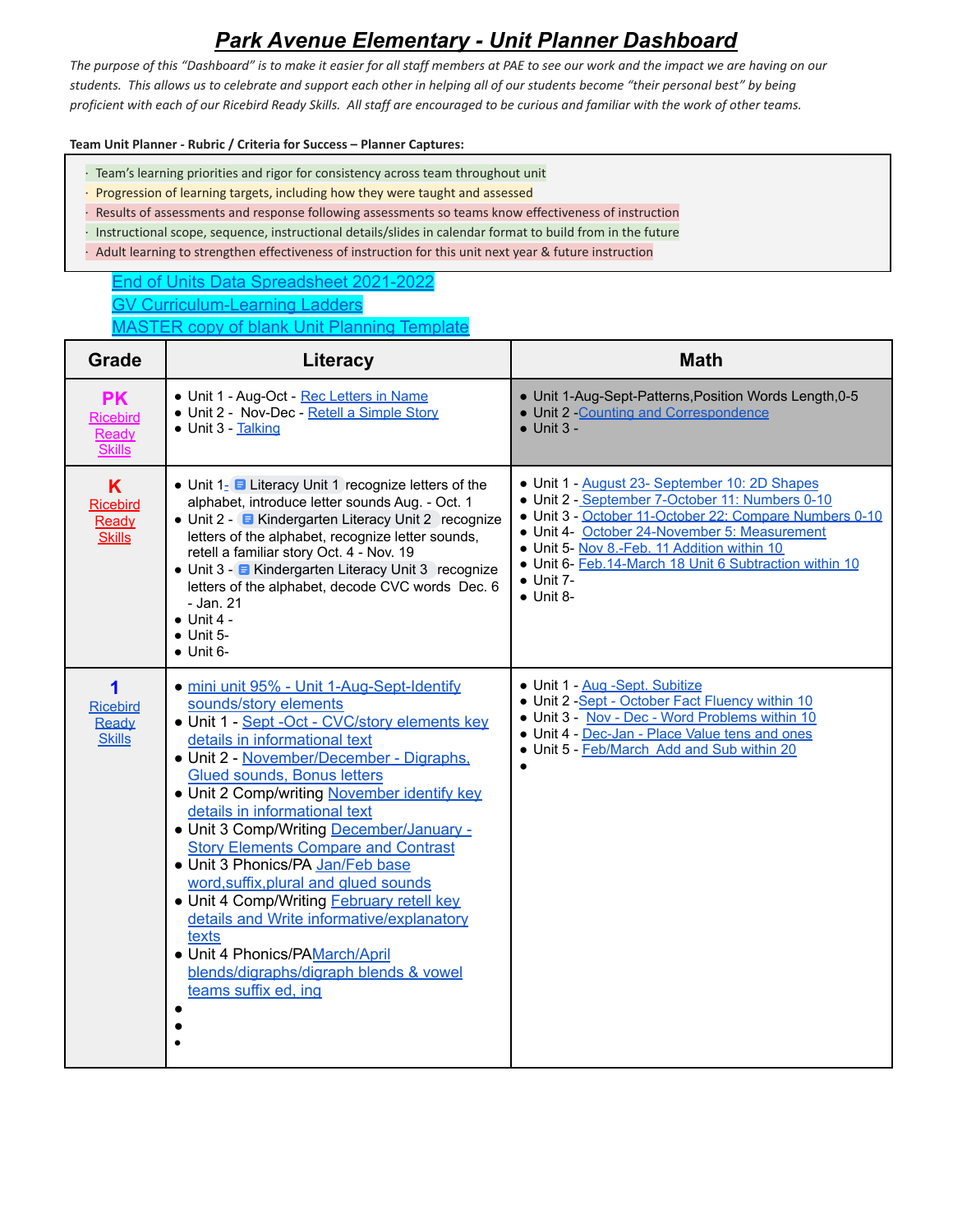| $\overline{2}$<br><b>Ricebird</b><br>Ready<br><b>Skills</b>          | • Unit 1 August - September 10 CVC/CVCe with<br><b>Blends and Digraphs - Fairy Tales - Sentence</b><br>formation<br>• Unit 2 RF.2.3 AND RL.2.1<br>• Unit 3 - 11/1/21 RF.2.3 AND RL.2.1<br>• Unit 4 - Unit 5-6 fundations 12/6-2/4<br>. Unii 5 Phonics/PA unit 7-8 Fundations/Geodes<br>. Unit 5 Comprehension/Writing LL- Fighting for a<br>cause                                                   | • Unit 1-August-September 17 Addition and Subtraction<br>strategies<br>• Unit 2 10/05/21-11/12/21<br>• Unit 3-11/15/21-1/7/22 2.NBT.A.3<br>• Unit 4 Two step word Problems within 100 1/10-2/11<br>. Unit 5-2.0A.4 ARRAYS 2/14-<br>• Unit 5 - Represent 1000 in a variety of ways<br>• Unit 6- Word problems within 1000 |
|----------------------------------------------------------------------|-----------------------------------------------------------------------------------------------------------------------------------------------------------------------------------------------------------------------------------------------------------------------------------------------------------------------------------------------------------------------------------------------------|--------------------------------------------------------------------------------------------------------------------------------------------------------------------------------------------------------------------------------------------------------------------------------------------------------------------------|
| $\overline{\mathbf{3}}$<br><b>Ricebird</b><br>Ready<br><b>Skills</b> | $\bullet$ Unit 1<br>• Unit 2-October-RL.3.3<br>• Unit 3 - November- RI.3.2<br>Unit 4 - 11/29-12/17 RI.3.2 RL.3.3<br>• Unit 5- 1/5 - 1/21 CKLA Unit 2                                                                                                                                                                                                                                                | · Unit 1 - Aug-Sep - Place Value - Ones-Thousands<br>• Unit 2 - Sept-Oct - Addition and Subtraction - 1,000<br>• Unit 3 - Oct-Dec - Multiplication and Division within 100.<br>• Unit 4- Jan-Feb-Fractions<br>• Final Countdown!                                                                                         |
| 4<br><b>Ricebird</b><br>Ready<br><b>Skills</b>                       | • Unit 1- August - September 24, 2021<br><b>E</b> Unit 1 RI.4.2 - Main Idea and Key Details wi<br>• Unit 2 - September 27 - October 30, 2021<br><b>E</b> Unit 2 - RL.4.3 "Tales of a Fourth Grade Not<br>• Unit 3 - November 2021 - January 2022<br><b>E</b> Unit 3 - RL.4.3 and RF.4.3A - Amplify Unit 1<br>• Unit 4- February 2022 -<br><b>E</b> Unit 4 - RI.4.2 and RF.4.3A - Amplify Unit 2 wit | • Unit 1 - Aug-Oct ('21) Place Value, Addition/Subtraction<br>• Unit 2 - Oct-Nov ('21) Multiplication<br>• Unit 3 - Nov-Feb ('22) Four Operations, Multi-Step<br>• Unit 4 - Feb-Mar ('22) Fractions<br>• Unit 5 - Mar-Apr ('22) Geometry<br>· Final Countdown! -                                                         |
| <b>Art</b><br><b>PAE Program</b><br><b>Priority Skills</b>           | Grade K-4 - Ability to collaborate with others<br>1st Semester                                                                                                                                                                                                                                                                                                                                      | Grade K-4 - Ability to collaborate with others<br><b>1st Semester</b>                                                                                                                                                                                                                                                    |
| <b>Music</b><br><b>PAE Program</b><br><b>Priority Skills</b>         | Grade 1 - Ability to collaborate with others<br>• Unit 1 - Music - Sept. K-2.docx<br>· Unit 2 Music - November K-2.docx<br>· Unit 3 Music - December K-2.docx                                                                                                                                                                                                                                       | Grade 4 - Ability to collaborate with others<br>• Unit 1 - Music 3-4.docx<br>• Unit 2 - Music - November 3-4.docx<br>• Unit 3 - Music - December 3-4.docx                                                                                                                                                                |
| P.E.<br><b>PAE Program</b><br><b>Priority Skills</b>                 | Grade 1 - Ability to collaborate with others<br>$\bullet$ Unit 1 -<br>$\bullet$ Unit 2 -<br>$\bullet$ Unit 3 -                                                                                                                                                                                                                                                                                      | Grade 4 - Ability to collaborate with others<br>$\bullet$ Unit 1 -<br>$\bullet$ Unit 2<br>$\bullet$ Unit 3 -                                                                                                                                                                                                             |
| <b>Media</b><br><b>PAE Program</b><br><b>Priority Skills</b>         | Grade k_4 - Ability to collaborate with others<br>K-4 1st Semester                                                                                                                                                                                                                                                                                                                                  | Grade 4 - Ability to collaborate with others<br>$\bullet$ Unit 1 -<br>$\bullet$ Unit 2 -<br>$\bullet$ Unit 3 -                                                                                                                                                                                                           |
| <b>Behavior</b>                                                      | <b>TBD</b>                                                                                                                                                                                                                                                                                                                                                                                          | <b>TBD</b>                                                                                                                                                                                                                                                                                                               |

### **Core Team Responsibilities**

*Academics*

- Dashboard-Pam
- Literacy-Julie, Rachel Elizabeth
- Math-Kim, Kyanne, Kyla
- Engagement-Meghan, Katie, Kim, Tia
	- Routine use of artifacts: GVC with learning progressions, unit planners, end of unit process
		- This will guide, drive, and inform our work
- Standing Agenda/Process
	- *When do we meet:* monthly (week 1=k/1, week 2=2nd, week 3=3rd, week 4=4th)
		- Engagement: Monday 8:30-11:30 Gap Attack Room
		- Literacy: Monday 11:30-1:00 Gap Attack Room